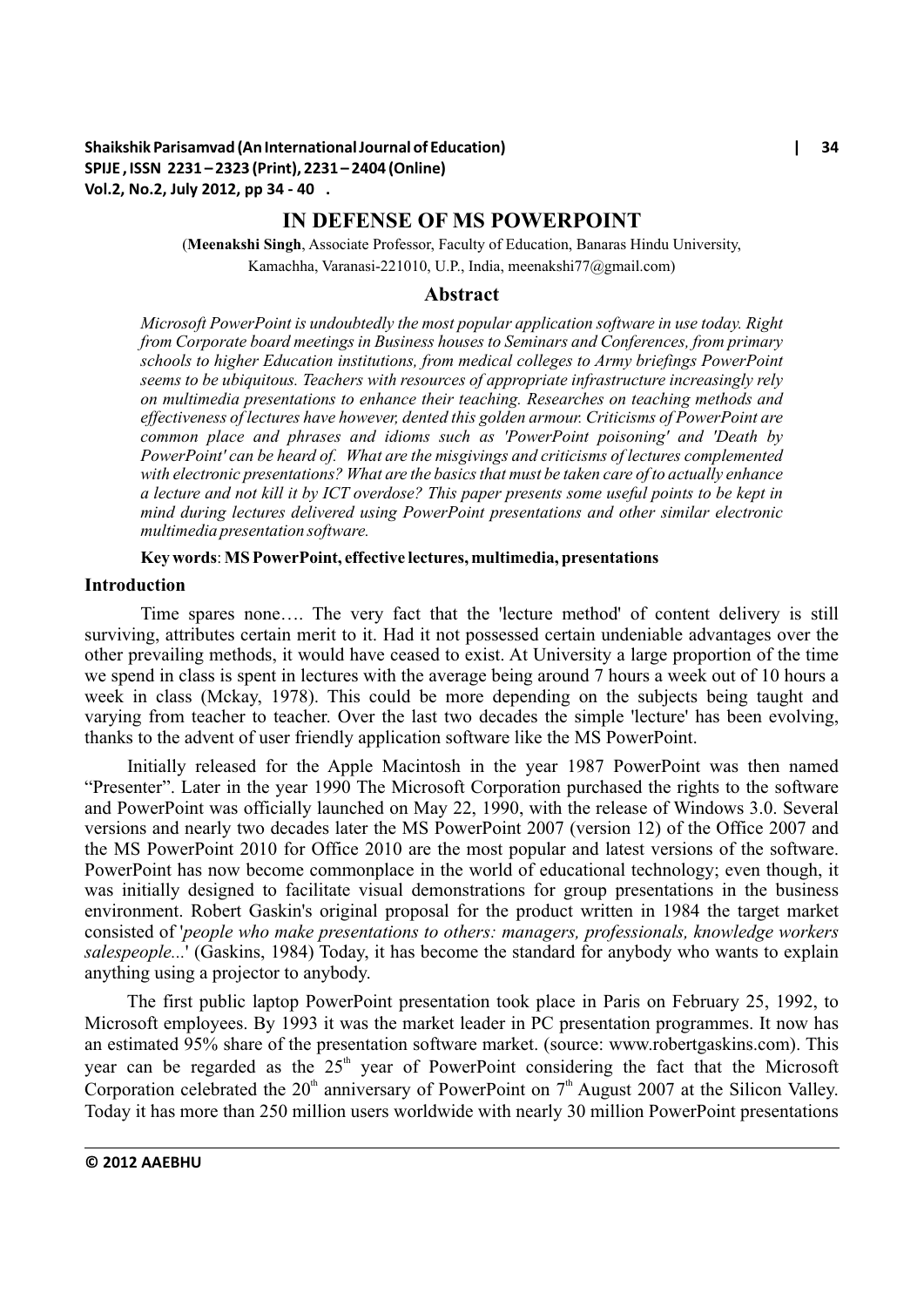#### **SPIJE, Vol.2, No.2, July 2012 | 35**

being made globally each day (BBC NEWS 2009). PowerPoint was recently listed by authors in *USA Today* as one of the top 25 inventions "…that changed our lives since 1982" (Acohido, Hopkins, Graham, & Kessler, 2007). The authors boastfully claimed that, "lecturers from CEOs to sixth-graders display topic headings and charts with the click of a mouse" (PowerPoint section). Undoubtedly, PowerPoint has changed public speaking forever.

There is another side to this fairy tale as well. Criticisms of PowerPoint are common place and phrases and idioms such as 'PowerPoint poisoning' and 'Death by PowerPoint' can be heard of. Edward Tufte, a Yale Professor Emeritus, and the author of *The Visual Display of Quantitative Information* makes a deeper critique of PowerPoint in *The Cognitive Style of PowerPoint: Pitching Out Corrupts Within*. He puts forward the following critical points (Tufte 2006)

- 1. PowerPoint's low resolution is inadequate to display rich content.
- 2. PowerPoint's low resolution encourages bulleted outlines which dilute thought.
- 3. PowerPoint's deeply hierarchical and linear structure decontextualizes and hides information.
- 4. PowerPoint has a tendency to fragment narrative and data.
- 5. PowerPoint encourages a preoccupation with format, conspicuous decoration, and phluff rather than content.

Savoy, Proctor and Salvendy (2009) studied the retention of lecture information presented to students without the presence of PowerPoint (i.e., traditional lecture), auditory information in the presence of PowerPoint, and visual (i.e., graphic and alphanumeric) information displayed on PowerPoint slides. Data were collected from 62 students via quiz and questionnaire. Students retained 15% less information delivered verbally by the lecturer during PowerPoint presentations, but they preferred PowerPoint presentations over traditional presentations.

Kahraman, Çevik and Kodan (2011) in their study entitled "*Investigation of University Students ' Attitude toward the Use of PowerPoint according To Some Variables*" aimed to investigate whether university students' attitudes toward the use of PowerPoint as a supporting teaching tool in the lectures change according to variables such as gender, academic units attended. It was found that there is no any statistically meaningful difference in the participants' attitude toward the use of PowerPoint in respect to gender, but there was significant difference in the participants' attitude toward the use of PowerPoint according to academic units attended.

### **What goes wrong?**

*"Good teachers do not merely 'deliver content' to students, but wake them up, throw them on their feet, and pull the chair away." (Brown, 2010)*

A stimulating energetic lecture involving chalk board teaching with ample interactions does have this ability to some extent. Unfortunately, while making use of a power point based lecture the spontaneous use of other props and movements of the teacher gets restricted and all activity is confined to slide transitions and animations. The scope for interaction is also limited as the speaker is preoccupied with the slides and their sequence and the listeners have distractions in the form of visuals with text which they have to read along side. A bright flashy screen with animated text and visuals is like a magnet which holds the attention of the audiences. This grossly cuts down the scope for 'eye-contact' which steals away the 'soul' and 'spontaneity' of a 'talk'.

An extremely common yet annoying habit of speakers, that one comes across, is to turn back and look at the projected screen as if for assurance that the audience are seeing what is intended to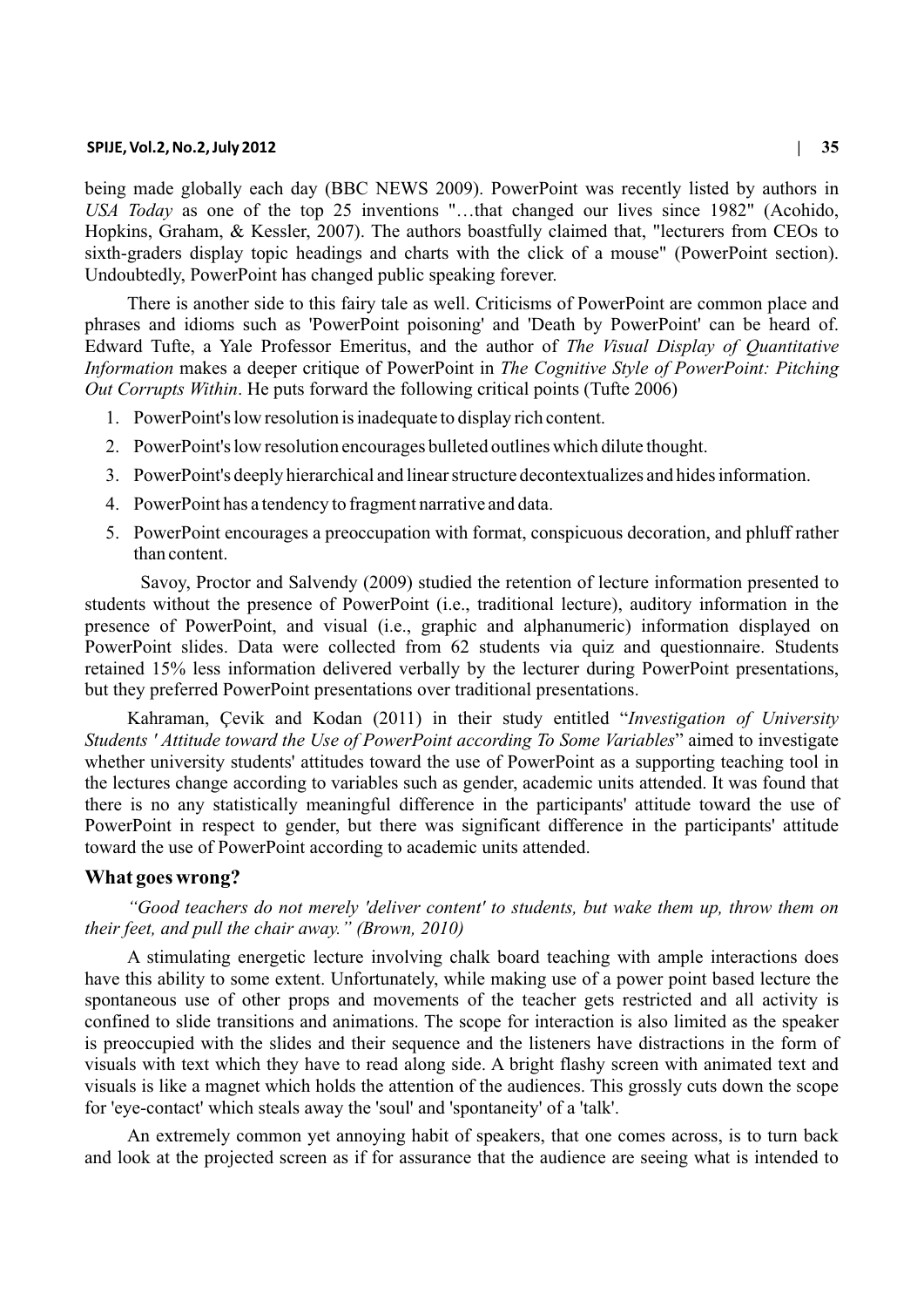be shown. Adding insult to injury, the speaker then resorts to reading from the projected screen conveniently giving up all attempts of eye contact and nearly turning away from the audience ending the presentation as IRYRTWR 'I read you read together we read'.

## **Some tips to enhance a PowerPoint presentation**

A powerful presentation invariably has two major requirements: first, making a good presentation and second, presenting it effectively, the later being more vital. Some tips based entirely on common sense, logic and the experiences that go along with being in use of this product for the last two decades, in addition to the review of researches undertaken in this area, have been presented below. Enhancing the presentation style

## **Giving Pre lecture handouts**

An enthusiastic and responsive audience is a key ingredient of an effective interaction. During lectures involving multimedia presentations, the otherwise responsive students get busy taking down whatever is written on each slide and no assurance on part of the teacher can stop them from doing so. Besides researches advocate this practice as beneficial for students' learning. By taking notes, students deepen their understanding and relate lecture topics to current knowledge, which, in turn, may positively influence their academic performance (Brazeau, 2006; Castello and Monereo, 2005). The act of taking notes engages students more directly in the learning process and increases their ability to apply new material (Katayama and Crooks, 2003).

Giving Pre-lecture notes can help in this regard. When students have handouts of slides they need not copy from the screens. Depending upon the size of the class a teacher may either give Xerox copies of the notes or may even mail it to the students who may be asked to come to class with hard copies of the same. Kiewra (1985) found that students who reviewed full notes provided by the instructor achieved significantly higher scores on a delayed exam than those students who reviewed only their own notes.

### **Using the 'Pen'**

The 'Control+ 'P' key' during a slide show instantly turns the mouse pointer to a pen. The speaker can then mark, encircle, strike through, underline or even write letters or cues on the screen. This adds spontaneity to a presentation. The students ready with hard copies of handouts can also make additional markings if they feel like it. Making use of this feature frees the teacher from unnecessary use of 'emphasis animations' to project or highlight important points.

The mouse pointer can be brought back to its default state by the 'Control+ 'A' key'. Further, these markings may be either preserved or discarded at the end of the presentation depending upon the user's choice.

#### **Using the 'B' button**

Most teachers rely upon the facial expressions of their students to gauge whether they are alert or puzzled, amused or bored. But in order to verify (with any degree of precision) that they are getting the point, the teacher needs to establish two-way communication—to ask them questions, to test their perceptions in a dialogue of some sort. This kind of verification requires directing questions about the subject matter to individual students (Zakrajsek, 1998).

How does one draw undivided attention away from the screen to oneself?

How to ensure that all eyes are resting upon you and not on the screen?

Pressing the 'B' alphabet key from the key board during a slide show turns the entire screen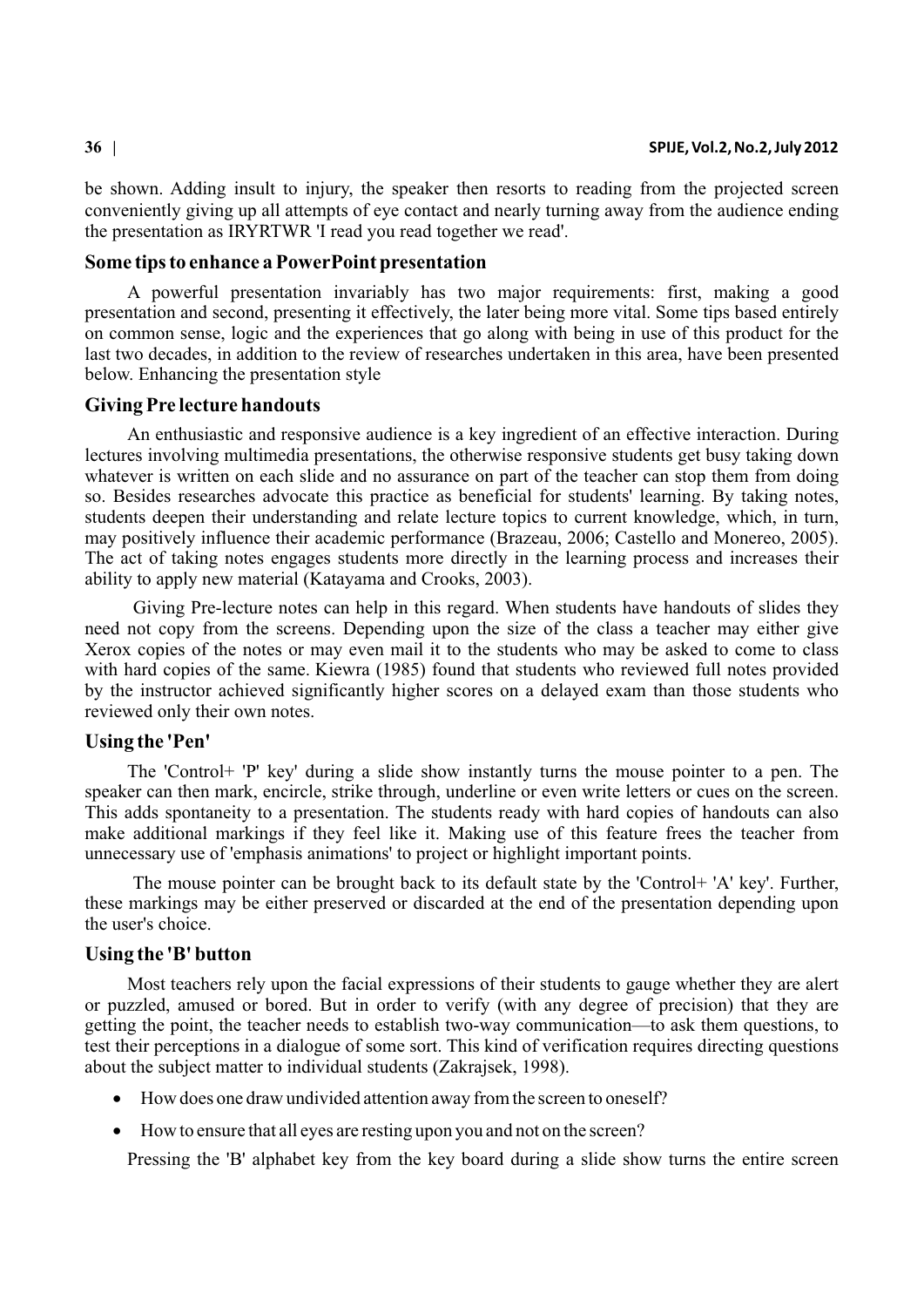#### **SPIJE, Vol.2, No.2, July 2012 | 37**

black and automatically ends the magnetic effect it had on the audience, who divert their attention to the speaker. This thus provides an opportunity to the speaker to make eye-contact and proceed to interact by posing questions or initiating a discussion or by simply recapitulating all that has been spoken of that far. This also comes in handy for killing the monotony and generating vital stimulus variation.

The presentation can be reverted back to by pressing the 'W' alphabet key. The same effect can be had by pressing the '.' Full stop key for a blank screen and the ','comma key for reverting back to the presentation.

## **Using the 'Use Presenter's Notes' option**

The 'Slide show' tab on the M S PowerPoint ribbon has three command groups; 'Start slide Show', 'Set up' and 'Monitors'. The 'Monitors' command group has three features a 'Resolution' 'Show Presentation On' and a check box marked 'Use presenter View'. The 'Resolution' command enables us to choose an appropriate screen resolution during the slide show based on the requirements of the kind of display we want to make and thus by making amends to Tufte's criticism to some extent and also based on the compatibility of the projector or display speed and requirements of visual details. Whenever we make use of multiple monitors the 'Show Presentation On' option is enabled. It enables us to choose the monitor on which we wish to display the full screen presentation. The check box marked 'Use presenter View' is a feature that enables us to have different views for the audience and the presenter. The presenter can see the slides in a part of the screen and the entire notes that have been added for each slide in another part of the screen while the audience get to see the full screen slide show. This comes in handy for presenters as they can keep less text on the slides and write cues for their aid or entire notes on the 'notes for presenter area'.

### **Avoiding the hierarchical monotonous linear style**

The 'hierarchical and linear structure' of PowerPoint presentations is yet another criticism levied by Tufte. The use of hyperlinks to navigate within a maze like assembly of sides and the insertion of MS Word documents, pdf (portable document format) files and images, video clips etc can go a long way in creating a presentation that is free from this monotony. The presenter should also be well prepared with good examples and anecdotes to consolidate and deepen the concepts that are being projected linearly. Hyperlinks and Action buttons add features that enable to user to navigate through out the computer's internal files while still being anchored to the Presentation.

### **Respecting time, restricting the number of slides**

Another fact that must be kept in mind during lecture through Power Point slides is the restriction on the number of slides and the available time. In case the slides have more text than graphics or images, the time required to comprehend them will definitely be more, and therefore the presenter must restrict the number of slides and also the amount of text written on each slide. The golden rule in this regard is the 6X6 rule. The best shot is to use not more than 6 lines in a slide and not more than 6 words or terms in each line. Whatever can be said or narrated easily need not be written in its full form on the slide instead only the most important points or cues should be written. The presentation slides are best used for images, pictures and graphics which need just a glance to comprehend and pages of narration to describe.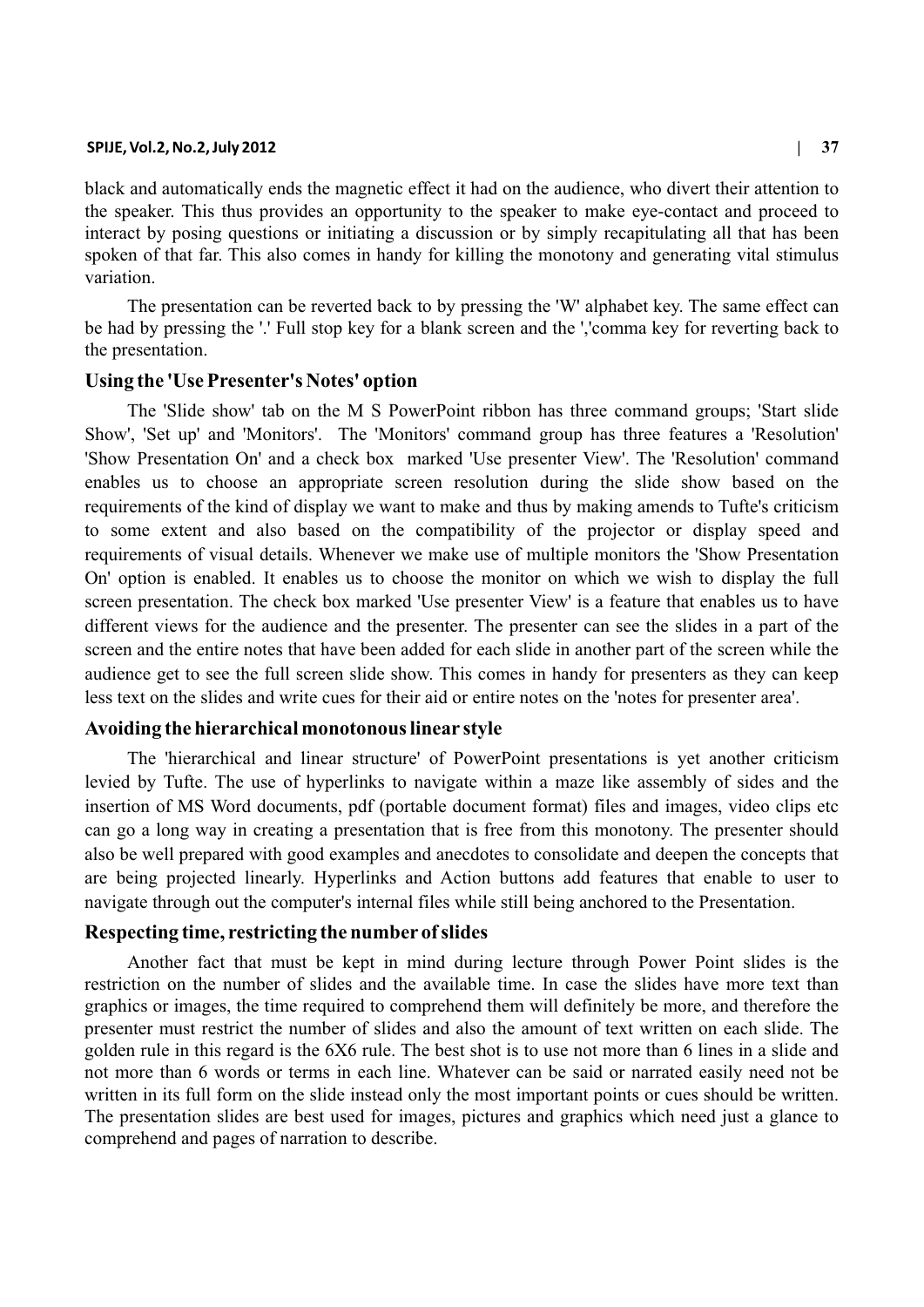#### **Avoiding orminimizing razzle dazzle**

Beginners at the use of PowerPoint are overwhelmed by the razzle dazzle of animations and transitions that can be added to words and graphics in a presentation. As a result they tend to incorporate unnecessary 'bling' indiscriminately. An audience of young children may appreciate this effort enormously. However the relatively grownup learners do not appreciate such indiscriminate use of animations particularly when accompanied with sound effects. Researches in this area provide evidence that suggest that they have adverse effect on learning. Moreno & Mayer (2000) and Mayer (2001) found that irrelevant sounds or pictures in a lecture can reduce student comprehension. Mahar et al. (2009) reported that incrementally introducing information on PowerPoint slides via custom animation decreases student learning versus having all information shown on the slide at the same time. It is therefore advisable to make appropriate and judicious use of animation features.

## **Minding the color and the contrast :**

The normally available colour schemes give us a choice from among 16,777, 216 different colours. It is quite natural to be swept away by such enormity. A word of caution in this regard has been put forth by Jones (2003),*"Utilise the visual and other media opportunities offered to enhance your presentation whenever possible but be careful to avoid excessive use of colour effects, animation effects, transition effects, sound effects, etc. Do not use more than two text colours in a presentation unless there are particular reasons for doing so. Standardize the positions of elements, colours used (keep to a minimum) and font styles within a presentation."* 

There are other studies that have shown that color is a factor in memory representation. Hanna and Remington (1996) opined that color, as a stimulus, is a part of memory representation. Similarly, Allen (1990) suggested that colors are encoded as a verbal representation as well as in the perceptual mode in the form of a visual image. Dwyer and Lamberski (1983) concluded that when color is central to the ideas and concepts being presented and the students pay attention, the use of color improves learning. But these studies by no means advocate the excessive use of color variety. One must also keep in mind the contrast of the font color with the background color.

## **Conclusion**

PowerPoint is a tremendous application and most of the criticism it faces today is not because of its shortcomings but because of the shortcomings of the users. PowerPoint does not give bad presentations; people give bad presentations. Doumont, (2005) has categorically pointed

out that many of the problems associated with PowerPoint are typically more the presenter's fault than the software application itself.

In teaching and learning situations the use of PowerPoint should provide a more effective way of communicating information to students. Unfortunately, PowerPoint can often lead to teachercentered, screen-centered, and technology-centered instruction (Lowenthal, 2005). When used thoughtfully, PowerPoint enables us to enhance our teaching sessions helping us remain structured and by reinforcing what we say and allowing the use of graphics and other multimedia to support different learning styles. Deciding when and where the different tools available might be used appropriately is the key to good teaching. As presenters we need to ask us "What do our learners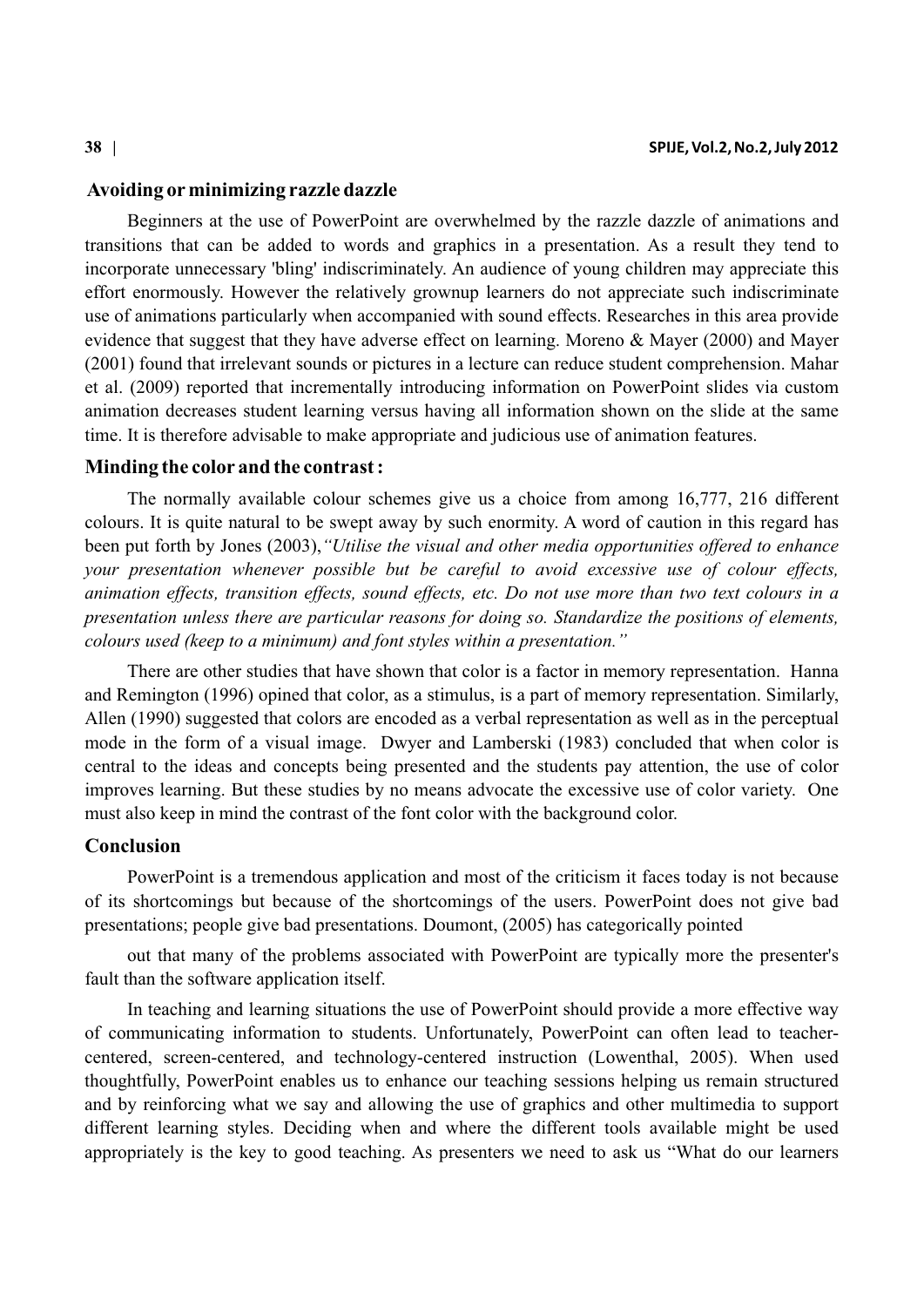## **SPIJE, Vol.2, No.2, July 2012 | 39**

need to know?" and "how can my presentation help them accomplish it? It goes without saying that our own insight about our audience helps us determine whether we actually need a multimedia presentation at all. This also goes a long way in deciding the overall look and feel of the presentation.

# **References:**

- 1. Acohido, B., Hopkins, J., Graham, J., & Kessler, M. (2007). 25 years of 'eureka' moments. USA Today. Retrieved from **http://www.usatoday.com/news/top25-inventions.htm** on 2009-20-10
- 2. Allen, C. K. (1990). Encoding of Colours in Short-Term Memory. **Perceptual and Motor Skills,** (Vol. 71) 211-215.
- 3. BBC (2009). The problem with PowerPoint. Story from BBC NEWS: **http://news.bbc.co.uk/go/pr/fr/-/2/hi/uk\_news/magazine/8207849.stm** Published: 2009/08/19 07:31:01 GMT. Retrieved on 2012-01-10
- 4. Brown, W. (2010). Presented at the UC Graduate Student Association Forum on the Cyber Campus, October 11, 2010. Retrieved from **http://ucbfa.org/2010/10/wendy-brown-ononline-education/** on 2012-01-10.
- 5. Doumont, J.L. (2005). The cognitive style of PowerPoint: Slides are not all evil. **Technical Communication,** 52(1), 64-70.
- 6. Dwyer, C. A., and R. J. Lamberski. (1983). A Review of the Research on the Effects of the Use of Color in the Teaching-Learning Process. **International Journal of Instructional Media** (Vol. 10) 303-28.
- 7. Gaskins, Robert (1984). Sample Product Proposal: presentation graphics for overhead projection. Retrieved from **http://www.gbuwizards.com/files/gaskins-originalpowerpoint-proposal-14-aug-1984.pdf** on 2012-01-10.
- 8. Hanna, A., and R. Remington. (1996). The Representation of Colour and Form in Long-Term Memory. **Memory and Cognition** (Vol. 24) 322-30.
- 9. Jones , Allan. M. (2003): the use and Abuse of PowerPoint in Teaching and Learning in the Life Sciences: A Personal Overview. BEE-j Volume 2: November 2003 **http://bio.ltsn.ac.uk/journal/vol2/beej-2-3.pdf**retrieved on 2009-20-10
- 10. Kahraman, Çevik and Kodan (2011) Investigation of university students' attitude toward the use of powerpoint according to some variables. Procedia Computer Science Volume 3, 2011, Pages 1341–1347 Retrieved from **http://www.sciencedirect.com/science/article/pii/ S1877050911000147** on 2012-01-10
- 11. Lowenthal, P. R. (2005, June). **Moving past the evils of PowerPoint: Lessons in visual literacy**. Paper presented at the annual meeting of Technology in Education, Copper Mountain, CO.